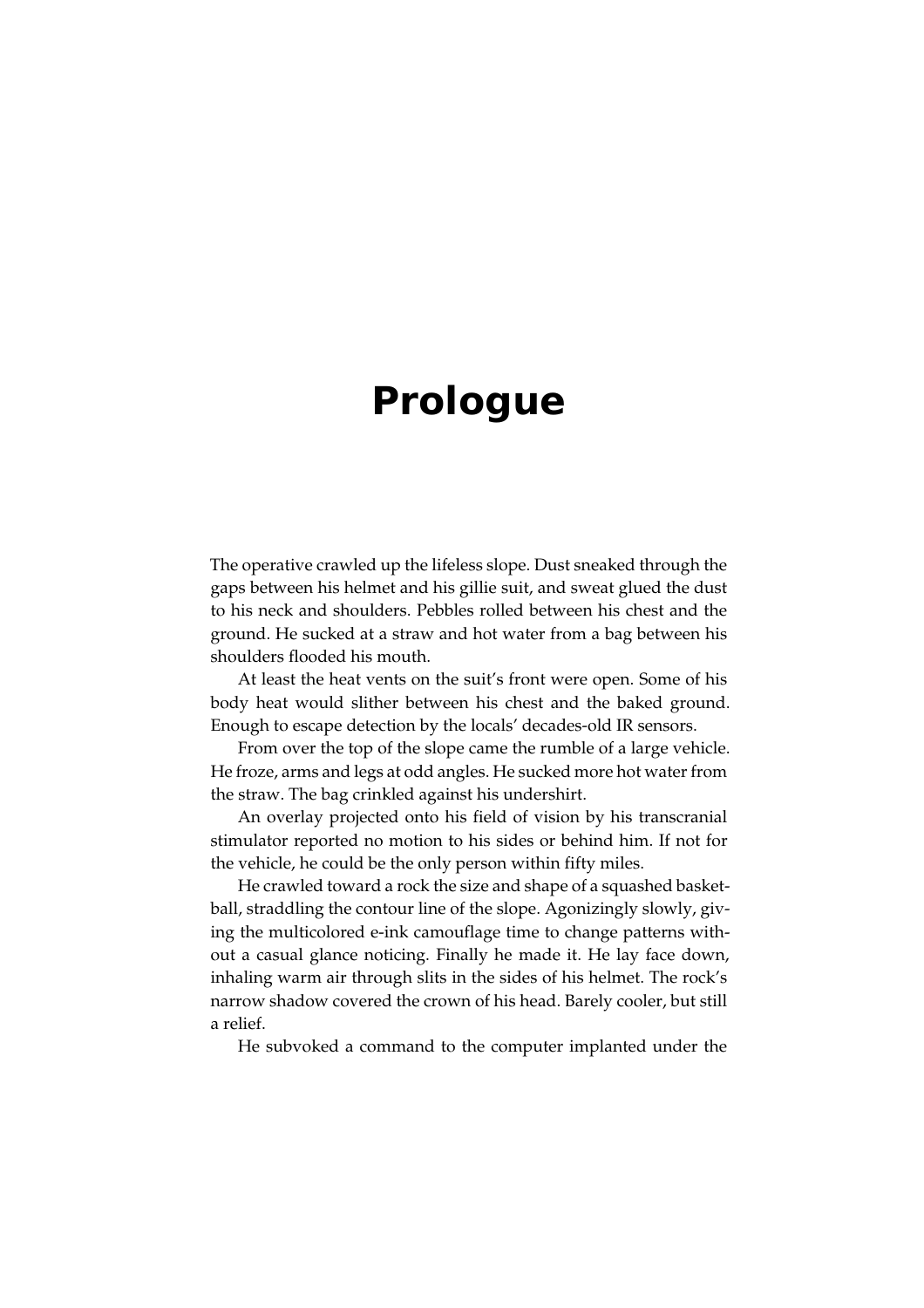skin of his chest. A heat vent on the top of his helmet opened, dumping heat to the shade of the rock. Not much, but it would delay heat stroke a few seconds longer.

Another subvoked command. Diagnostics for his cameras, microphones, and volatile molecule sniffers whirled in his field of vision. All green. The implantable's static RAM could hold nearly an hour of data.

Time to look at the other side of the slope.

He closed the heat vent atop his helmet and slithered six inches sideways. Subvoked the commands to record on all channels. Lifted his head.

On the other side of the contour line, the ground sloped gently down to a field of pebbles and rocks in jumbled shades of khaki and pallid rust, scattered randomly by a billion years of wind and rain. Against the natural rockscape, a dull black structure of metal/carbon nanotube alloy, thirty yards long by ten wide and high, instantly revealed the hand of man.

The structure curved away from the operative, as if a robot with uneven wheels laid out the long sides during construction. The structure's long side facing him held double doors deeply recessed in the alloy wall. Near the far end, tiny holes in the alloy formed a grid about two yards square.

The operative's breath caught. His gaze completed the circle defined by the alloy walls. White spray paint drew a circle. Estimated diameter 45 meters appeared in his vision.

More sweat bloomed in his armpits and on his back. Estimate, hell. The circle's painters knew the intended diameter to the millimeter.

The men who'd built the structure and painted the circle also knew to hide their work from prying eyes. Thin poles staked around and throughout the circle held up a giant camouflage net, its sinuous surfaces rising from near ground level to simulate a low hillock. The nets glittered with strips of metal radar chaff.

Small wonder orbital surveillance had missed this site.

The operative breathed harder. His head wanted to jerk around, make sure the cameras caught everything. He resisted. Sudden movement might catch the attention of-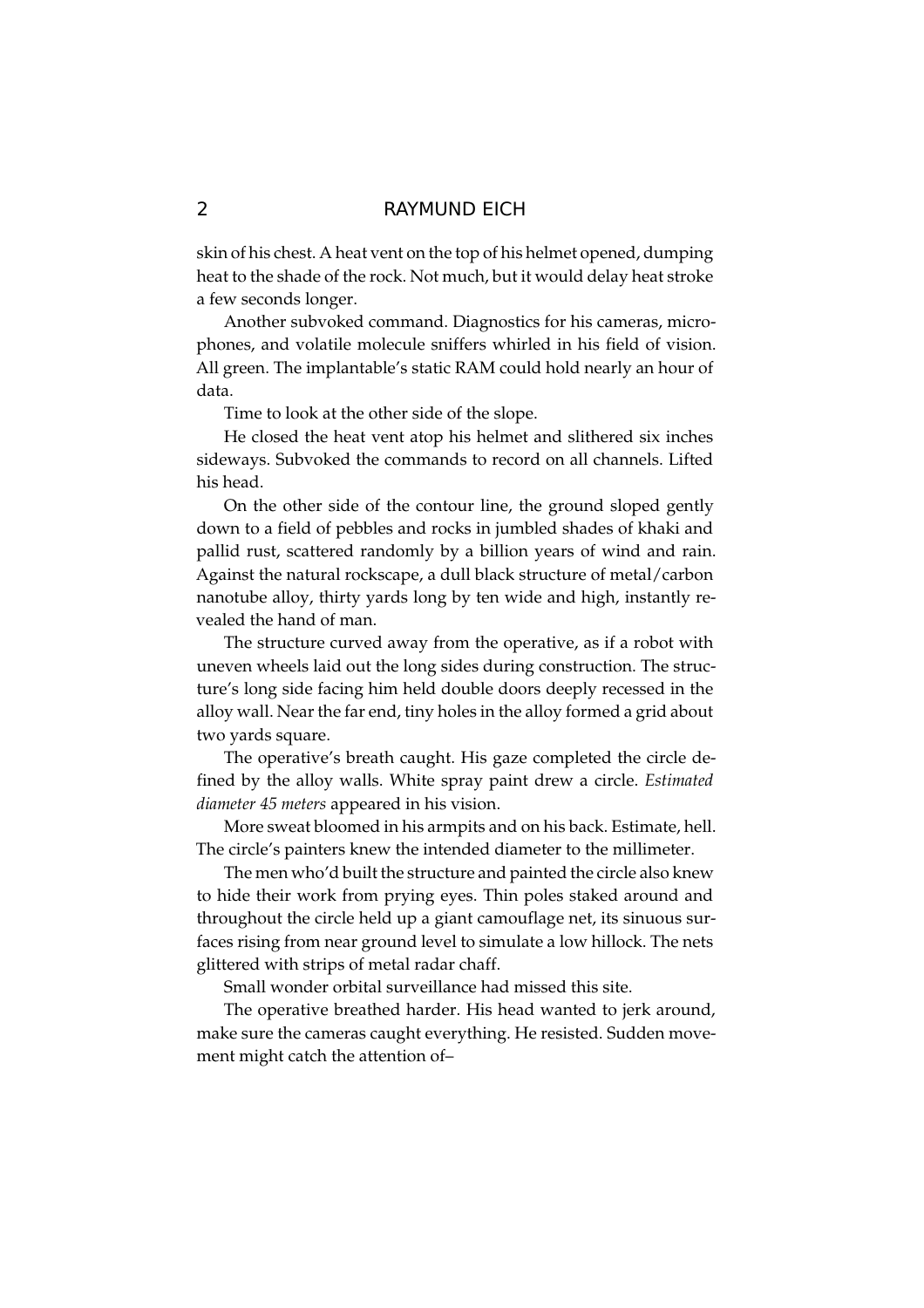To the left. Half a mile from the curved structure, twenty men in woodland green camouflage scurried around a flatbed trailer bearing a red steel shipping container. The container was twin to a hundred million others carried by ship and truck and railroad around Earth and the colonies acceded to the Convention.

The halves of the container's top suddenly flipped open and struck the sides.

From the container's open top, a six-tube missile launcher emerged and swung its muzzles toward the curved structure. The clang of the opened top reached his hiding spot over the rocky ground. Fire streaked from the tubes. The missile launches shrieked in his ears.

Impact. Fireballs billowed into the cloudless sky. The explosion roared over the operative's hiding spot. The microphone's gain meter maxed out for a moment. Waves of hot wind stank of vaporized metal.

Sweat trickled down the operative's face. Plain as day what the locals trained for. Didn't they know the damage they would cause to their own planet?

They didn't care.

Smoke dissipated from the structure. Five gouges scarred the alloy wall facing the missile launcher. One missile had punched through the grid of tiny holes, leaving a jagged hole dripping with melted metal. Not enough to destroy the cooling system.

The men shouted among themselves. The operative couldn't hear their words, but from their tone, he imagined their expletives. Other than their shouts he only heard a faint buzz, like an insect near his ear.

Insect? No plants this far from the inhabited zone. Should mean no insects-

Something jabbed through his gillie suit into the back of his thigh. His heart slammed and he swatted his hand at whatever stuck him.

His arm turned into useless meat, dropping to the rocky ground. His head slumped, face-down onto the dust. Pebbles filled his vision like boulders, dim in the slivered light sneaking between the ground and his immobile head.

He tried wiggling his other arm. His legs. Nothing. He couldn't even turn his head. Paralyzed? Drugs could do that, delivered by dart-

How could he think so calmly? Yet he did. His heart pumped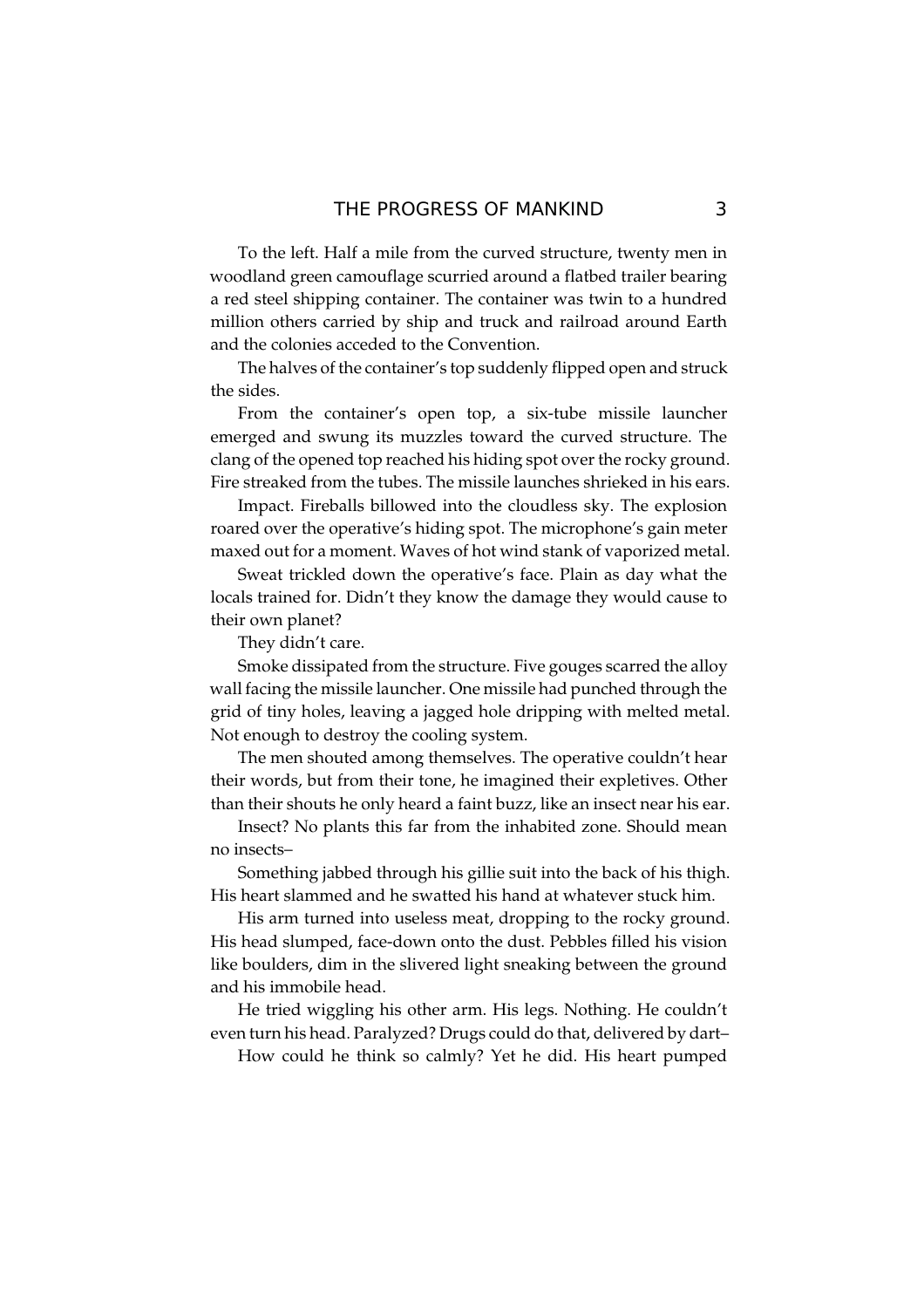steadily, no faster than if he walked at an easy pace. His diaphragm rose and fell in a corresponding rhythm. He should panic... yet the thought skittered over the surface of his mind while his subconscious took its cues from his heart and respiration rates.

A paralyzing drug and sympathetic nervous system inhibitors. The locals knew their business.

The insect-like buzz became louder, then ended with a springy rattle about five feet to his right. An airborne drone landing, like a vulture.

Pebbles crunched on the rocky ground in the missile launcher's direction. Footsteps, several people. Coming his way. Far too close to have left the group at the missile launcher when the drone darted him. They'd tracked him, hid in camouflage twenty or thirty yards downslope. He'd looked right past them.

The footsteps resolved into three people. They fanned out around his head and halted.

"The Chinese man?" said a callow young man's voice in the twangy local accent, two yards to the left.

"Yup." Another man's voice, to the right. Hard-bitten as the dusty landscape.

Breaths heaved in and out of the young man. "I always heard tell Chinese were decent enough folks, if you got them out from under the reds."

From in front of the operative, a woman spoke, her voice melodious yet cold. "He serves a more evil master than the Chinese Communist Party."

The wind sighed, skittering dust.

"He serves the United Nations."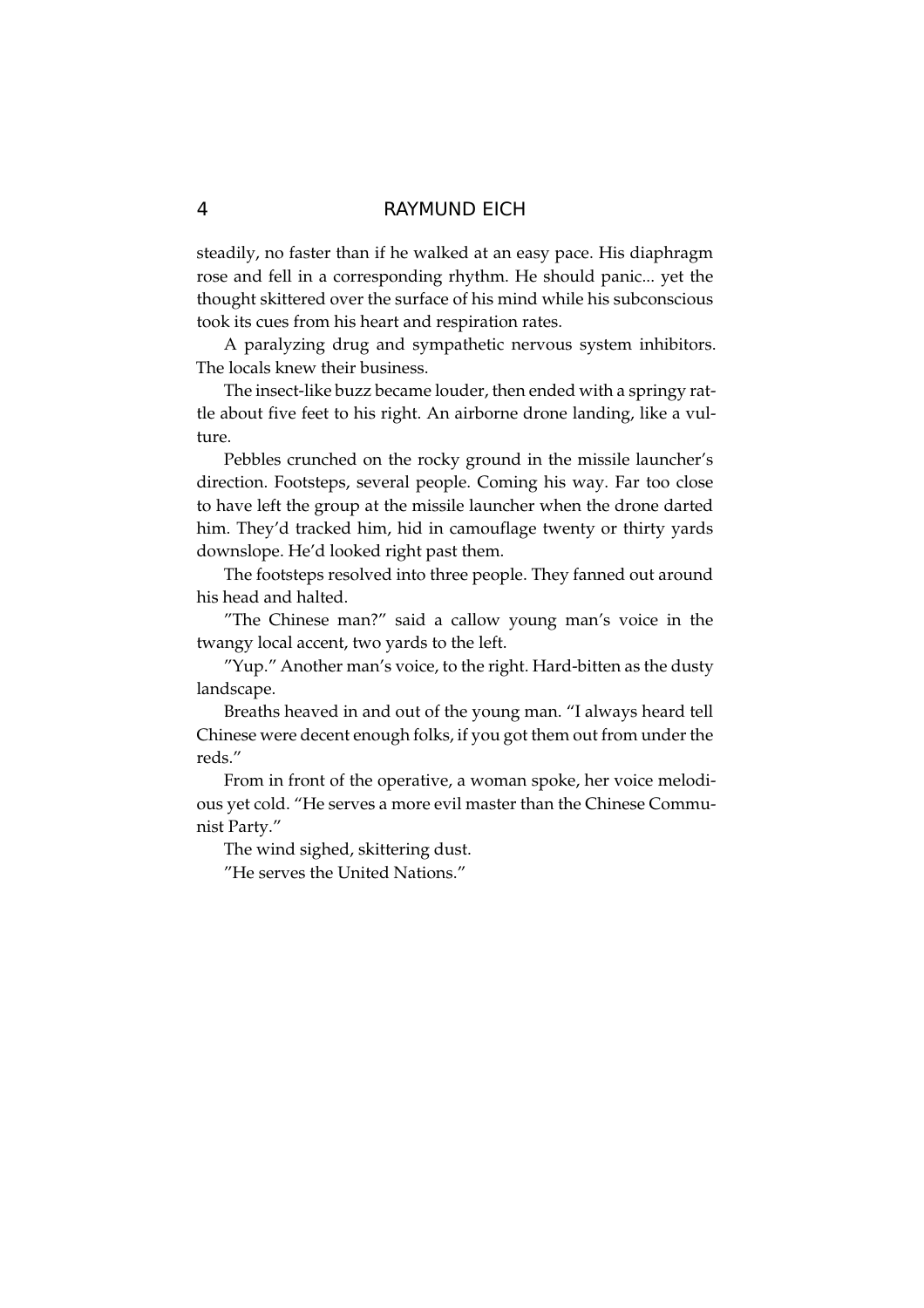1

Clouds brushed the tops of nearby highrises and flurried snow onto Marcus Garvey Park. Stone Chalmers stood at one end of the practice field with the six boys playing defensive back. They looked up at Stone through their wire mesh face shields and rubbed together their electrotouch gloves. Pale nine-year-old faces, cheeks red with cold, noses running.

"When's practice going to end?" Edwin muttered to Tiansheng. "I'm cold."

"Practice ends-" Stone said. Edwin lurched back, eyes full of whites. "-when head coach says it ends." Stone nodded toward the far end of the field. The team's head coach went along the offensive linemen, touching shoulders and padded blocking shields to make fine adjustments.

Nearer, twenty yards away, the other assistant coach thumped his free hand against a football. "Stone, ready?" he called.

Stone nodded. "Time for man coverage drills," he said to the boys. "Vikram, Hamza, you two first. Hang tight with the receivers and work on your breaks."

Vikram and Hamza nodded and trotted into position opposite two receivers. All four boys looked like blue marshmallow men in heavily padded uniforms and concussion-resistant helmets. Green diagnostic LEDs on chests and backs showed all the players' tag force sensors in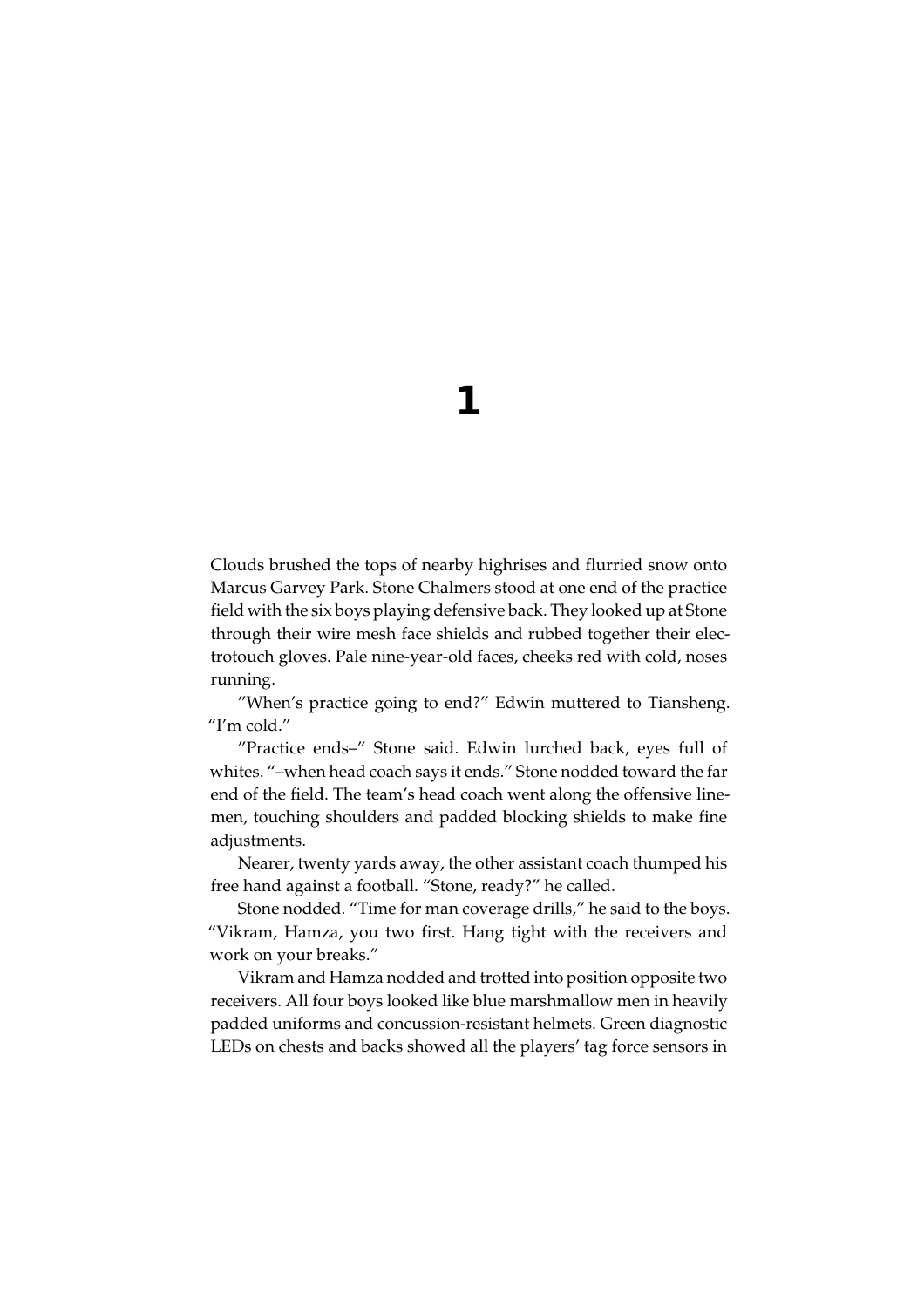working order.

"Hut, hut!" the other assistant coach called. The receivers took off. Hamza's man sprinted straight downfield on a fly route. Hamza pivoted and ran shoulder-to-shoulder with him.

The other receiver ran five yards, then cut in. Vikram backpedaled until the cut in, then closed-and the receiver cut again and raced toward the end zone.

Vikram twisted, lost momentum. Five yards of separation. The other assistant coach tossed a tight spiral arcing into the receiver's hands.

Stone stuck out his arm and caught the receiver across the chest. He patted the boy's helmet with his other hand. The soft plastic firmed up under his palm. "Good cuts. Hand me the ball." Stone tossed the ball to the other assistant coach. "Bryce, Gonzalo, your turn."

The two boys ran toward the line of scrimmage. Gonzalo held out his hand to low-five Vikram. Vikram trudged along, shoulders hunched and head down, and missed the gesture.

Vikram came closer and looked up at Stone. His eyes crinkled, ready to cry. "I tried to work on my break, Coach Stone."

Stone pulled him into a hug and rubbed his helmet. "It's fine. Practice makes progress. Keep at it, you'll get it."

Vikram nodded. He walked, head raised, to his place in line. Stone watched him go and the cold sensation of lying washed down Stone's throat. In his mind's eye appeared his great-grandfather, Trajanus Chalmers, his Mexico City Conquistadors cap precariously balanced on his graying waves. A slow head shake, a glint in his yellow eyes, and Paw-Paw said You can't coach hips.

Stone drew in a lungful of chill air. None of these boys would grow up to become football players-lack of hips was the least of their shortcomings. Boys from the glass-faced carbon-nanotube highrises north of Central Park, sons of UN and non-governmental organization officials, they faced more important futures than playing football. The burden of maintaining the galaxy's fragile order would soon fall on them.

The team's shortest, slowest receiver ran two steps, then turned back and caught a pass. Gonzalo shoved him, both hands in the re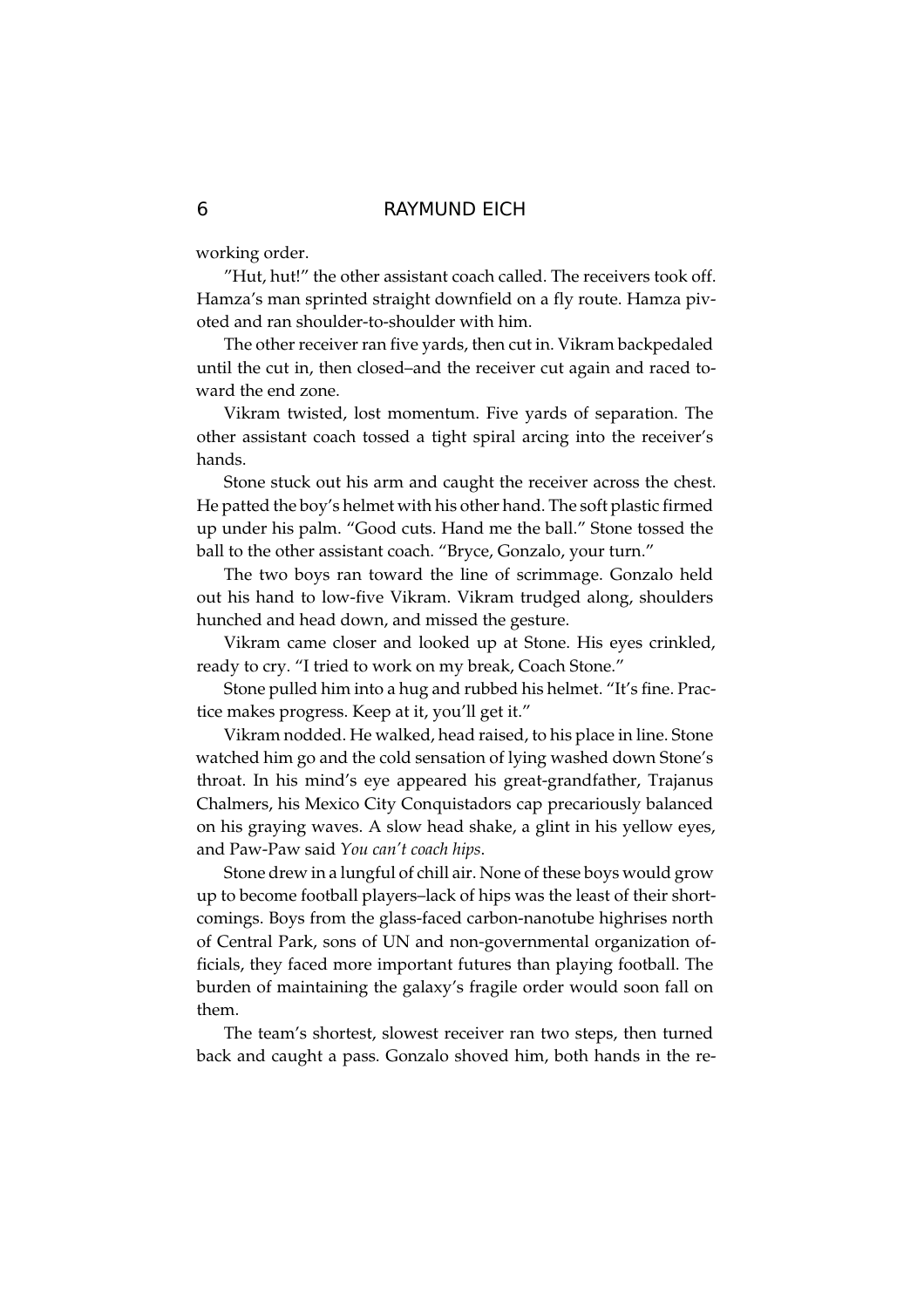ceiver's back. The LED on the receiver's back turned red.

Stone clapped. "Way to close on him," he called to Gonzalo.

A ding sounded in Stone's ear. Against Mount Morris' exposed gray schist and the brown trunks of leafless maples, bright green letters appeared. Not memory-neural activity induced by a network of nanometer-wide wires grown around his hair follicles and linked to the worldweb.

Come to office immediately. 108 on New Moravia. Out.

Stone blew out a streamer of breath. The sender lacked any need to identify himself. Only Gray could force a message past Stone's software assistant.

The burden of maintaining the galaxy's fragile order now fell on him.

He raised his hand and the six defensive backs looked up at him. "Boys, I hate to do this, but I'm being called into work."

A chorus of groans. Edwin's eyes drooped. "Can't they send someone else?"

Stone cocked his head and smiled, mouth closed. "When you're good at your job, you're in demand." He patted Edwin and Tiansheng on their shoulder pads. "Later."

He subvoked to his car, Pull up on Madison just before 123rd. He jogged over and told the other assistant coach he had to leave. Twenty yards further, the head coach looked up from the padded thud of offensive linemen blocking pass rushers. "Let me guess," he said to Stone. "Work needs you?"

"Afraid so."

"You'll make the game on Saturday?"

108 meant an agent dead on an operation.

"Tricky negotiation on the far side of a wormhole. Plan on me being gone."

He strode away from the field and between the gray stone pillars flanking the park's gate on the Madison side near 123rd. Cars whispered uptown, headlights on under the overcast sky.

Claws scratched the sidewalk and collar tags jingled. Brown eyes bulged in a stout Boston terrier's black and white face. No leash. Every three steps, the dog angled its head up and left, mark of a gene-tech'd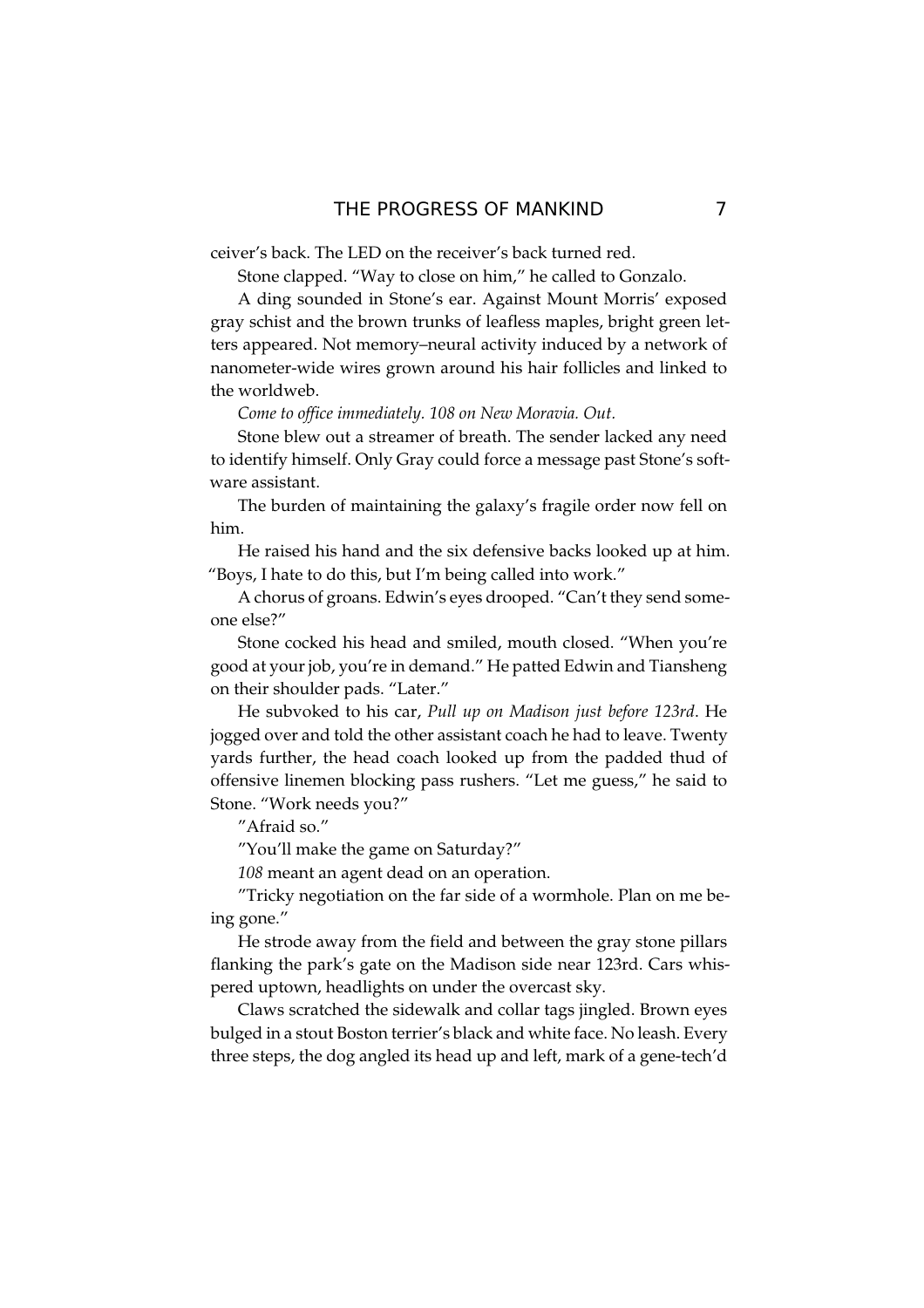and conditioned urge to seek commands from its mistress.

The dog's owner had a pale heart-shaped face between the upturned collar of her black leather kneecoat and the cultured gray fur trim of her red bucket hat. Stone flicked his gaze up and down her lean form, then looked past her down Madison. He shook his left forearm and his watch slid past the cuff of his blue tracksuit. Platinum bezel and hands, silicon wafer face, a half-carat diamond marking twelve o'clock. Only a woman would notice how expensive it was from five vards away.

Three-forty-five. Her soles clacked closer and a floral perfume trickled into his nose. He took a closer look at her. A snowflake fell in front of her crisp cheekbones and narrow nose. She tucked blond tips of hair under her hat and her gaze met his.

Pretty, but a thousand women as pretty arrived in the city every day, dreaming their social justice degrees from flyover-state public universities and second-tier Ivies prepared them to change the world.

Stone smiled weakly and looked through her, down Madison. She sniffed in a breath. The dog trotted between its mistress and Stone and made a low growl.

Moments later, a sleek black coupe with tinted windows, its faces as sharp as a supermodel's cheekbones, parked itself at the curb. A faint snick and the coupe's doors popped open. He grabbed the handle and pulled too firmly for the pneumatic assist to help him.

Inside, Stone eased back on the horseshoe-shaped leather seat. "UNICA," he said. "Priority one."

The coupe accelerated smoothly and cut across three lanes to turn east on 123rd. Small, blocky cars in front of him slid left and right to the curb. Another right turn and the coupe headed downtown on Lexington. Stone's car weaved in and out of traffic and all the lights turned green.

Spanish Harlem gave way to the Upper East Side. The highrises here stood taller, with stone faces and architectural curlicues at street level. In the upper 60s Stone caught a glimpse of the Korean hot dog stand in front of his apartment building. His coupe accelerated, pushing him back against the cushions. His mouth watered thinking of a hot dog with kimchi.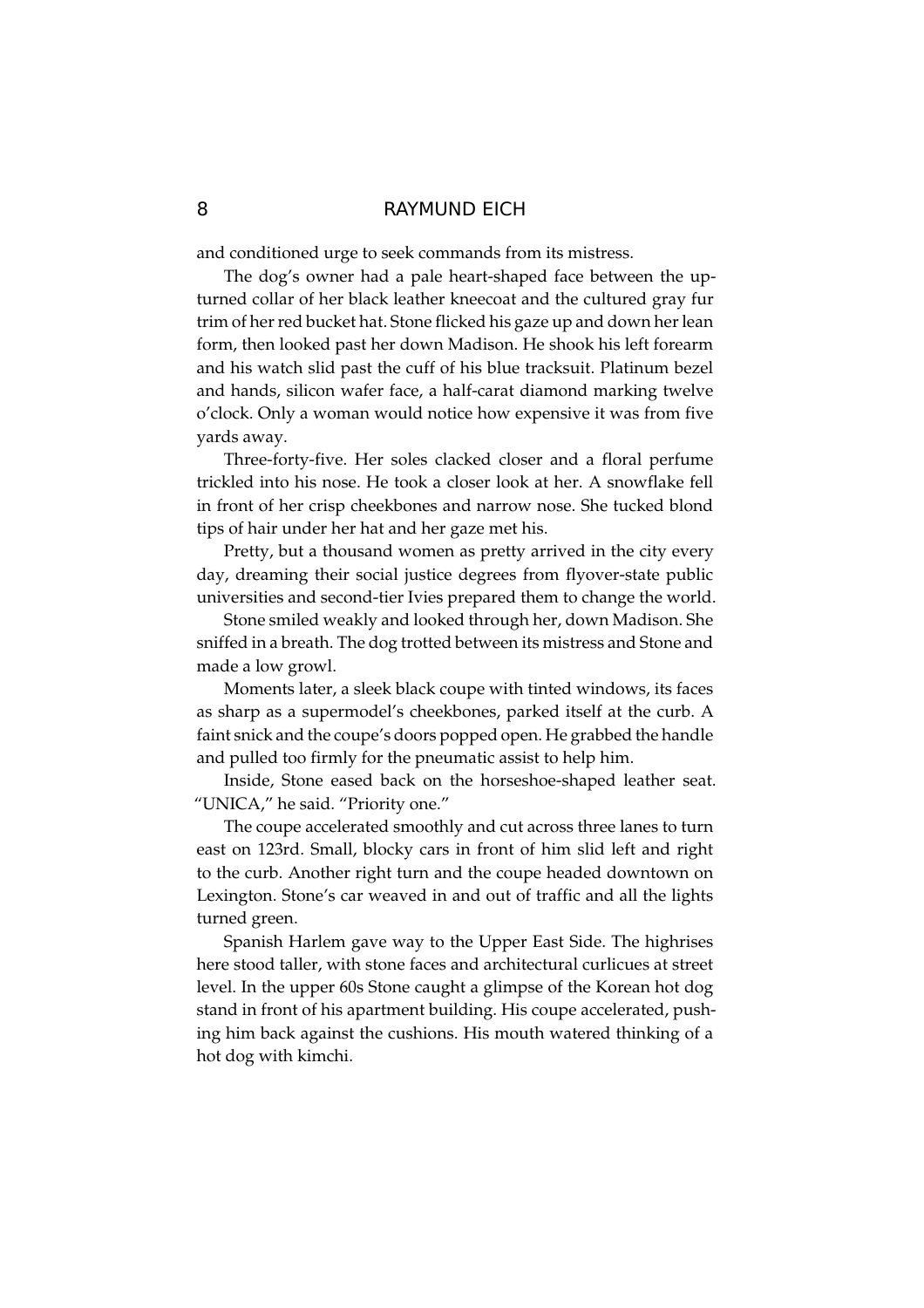No telling what the locals ate on New Moravia.

The snow flurried more heavily here. He would wake to a dirty slush if he remained in the city till morning. South of 59th, logos of UN agencies and NGOs marked a building or two on every block. Pedestrians wore the native costumes of two hundred countries, tailored and adapted to New York chic, and strode through the concrete canyons as if they worked at the most important jobs in the galaxy.

Stone's lower face flexed in a smile that failed to reach his eyes. Let them imagine they mattered. Delusions of importance kept them out of his hair

At first glance, UNICA headquarters looked like any other of the thousand skyscrapers occupied by the agencies and organizations that governed mankind. UNICA's eighty-story highrise filled the middle of a block in the mid 50s between Lexington and the FDR. Concrete bollards, and Czech hedgehogs like a giant's steel jacks, lined the sidewalk. A sign perpendicular to the sidewalk between the parking garage entrance and exit bore a dusting of snow. On the sign, four multiracial hands clasped one another, superimposed over the UN flag. Fine print below the image read United Nations Interagency Coordination Authority.

The gate bobbed up. Stone's coupe entered the garage.

Eight minutes later, he strode from the elevator on the 27th floor and entered the office of the most powerful man alive.

Essentially all six billion survivors of the Time of Troubles assumed the Secretary-General governed the world. He or she appeared on Worldforum, after all, when time came to call on the US to send soldiers to enforce a resolution, and the US President always complied. Even the vast majority of UN and NGO workers trodding the nearby streets assumed the same.

A few thousand people, more perceptive of the invisible ebbs and flows of power behind the public show, might understand the head of UNICA wielded far more power. The bland bureaucratic label-UN Interagency Coordination Authority-hid the fact that every major decision by the UN's agencies and the major NGOs required the assent of UNICA Director Kroebel, high in his opulent corner office facing Central Park from the skyscraper's penthouse.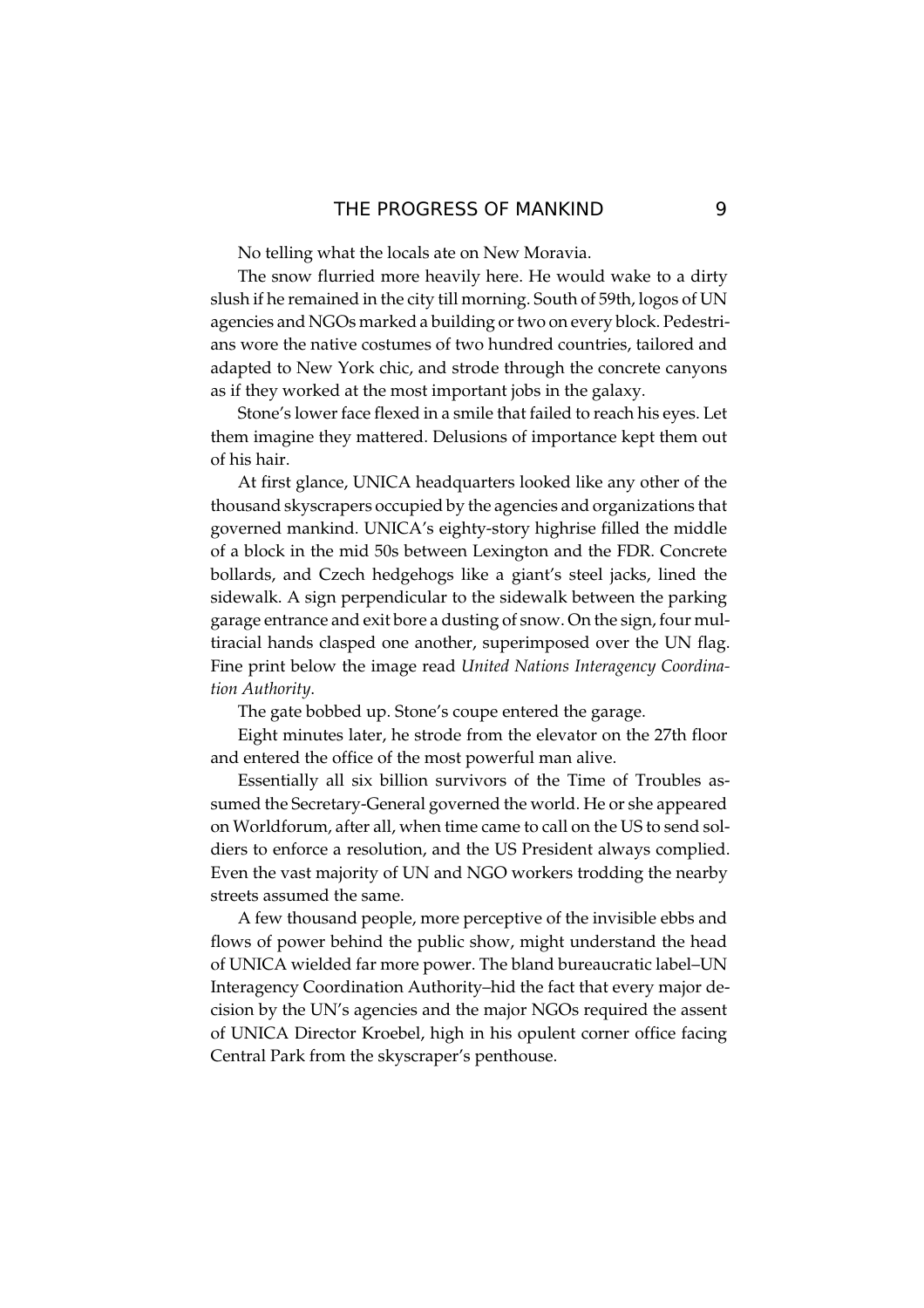Stone and a dozen other people knew Director Kroebel took his orders from UNICA's assistant director of operational planning. Gray.

The ceiling-height door stood six inches open, showing a swathe of bookcases and windows. Stone rapped his knuckles on the manufactured wood.

Gray's voice boomed through the opening. "Come in."

Stone entered and shut the door behind him.

In profile at a standing workstation, Gray peered through reading glasses down his long nose at text scrolling up one of three monitors. Too mature a man for new-fangled transcranial nerve induction technologies, or at least that's what he wanted his few subordinates to think.

Gaze locked on his monitors, Gray raised his right hand, a patrol leader commanding his men to halt. "I need a moment." He angled his head at another monitor. Checking the time. "Pour us each a drink."

A table of cherry wood and gold inlay. Whisky lurked in a decanter, next to a stack of clean glasses. Stone lifted the decanter's hefty glass stopper, poured. The peaty smell evoked his father, numbing himself as he dissolved over the years into his worn, brown leather recliner. He stoppered the decanter and cracked open a bottle of sparkling water for himself. Stone held his hissing, mineralscented water near his nose, then slipped between visitor seats and set the whisky on Gray's second, sitting-height desk, near an embedded touchscreen facing an empty ergonomic chair.

The text window winked out. "Enough of that," Gray said. He pivoted a quarter turn, revealing his broad shoulders, firm chest, and narrow waist. His blue tie, properly dimpled, arched away from his starched white shirt. Under his high forehead, his gray eyes, source of his code name, took in Stone's blue tracksuit. "Any future Giants players on your team?"

"Don't bet on it."

"You know I never bet. Sit, and tell me about New Moravia." Gray extended his index finger straight up. "No searches."

"I didn't search the web about that colony when I drove downtown. Why would I now?"

Gray's eyes narrowed. "You are a very good operative, Stone. If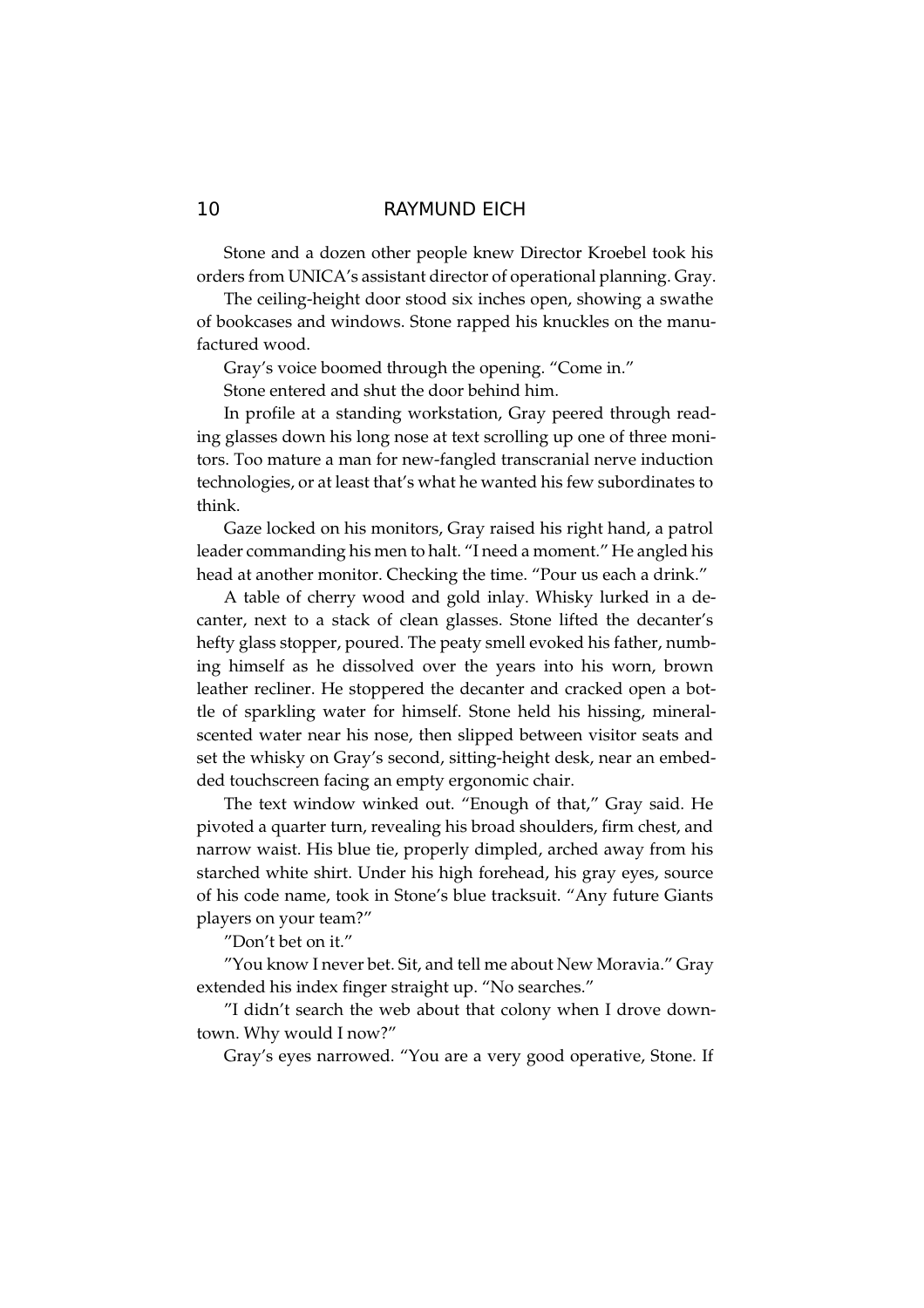you kept up with analyst reports, you could be a great one."

He said that every time. Stone eased into a seat. "New Moravia is the forty-second and most recent extrasolar colony to accede to the Dubai Convention. Two, three months back, ITB-" The UN's Interstellar Transport Bureau. "-sited the Earth end of the wormhole somewhere in Texas. I've run out of facts."

"Speculations, then?"

Stone squinted past Gray at a painting of two racing sailboats on the wall. Blurred lines and peach-colored dollops of faces filled the painting with excitement. Fifteen years of visits to Gray's office, and Stone still didn't know if Gray sailed every weekend, or hated the ocean and wanted to misdirect his few visitors.

His gaze met Gray's eyes. "I'll guess the New Moravians left Earth from Eastern Europe." Moravia, Moldova, the little map blobs only mattered if they held a wormhole mouth.

"You're six thousand miles off. The colony's founders were Czech Texans. They established the colony on explicitly ethnic grounds."

"Yes, and?" Stone drank. Sparkling water fizzed across his tongue. "Most colonies are monoethnic-"

"The New Moravian charter limits immigration to people who genetically are at least 25% Czech and at least 75% white. Here's the full text." Gray touched the tips of his index and middle fingers to the screen embedded in his desk, then flicked them forward.

A bong sounded in Stone's ears. A text notification of the received file popped into his vision, then faded.

"Seventy-five percent white." Those thousand women coming to the city with social justice degrees would shake with outrage. Utter a few well-practiced words and in fifteen minutes they would climb into his bed to punish those distant racists. "Yet New Moravia acceded to the Dubai Convention anyway."

Gray lifted his whisky glass. "ITB's quite skilled at persuading colony worlds that granting 10% of their habitable land surfaces to the UN for new settlement is in their best interests. The standard ploys worked on New Moravia. ITB sold the colony's business leaders on new employees and customers. It promised the governor and other elected politicians consulting jobs after they leave office. One legislator